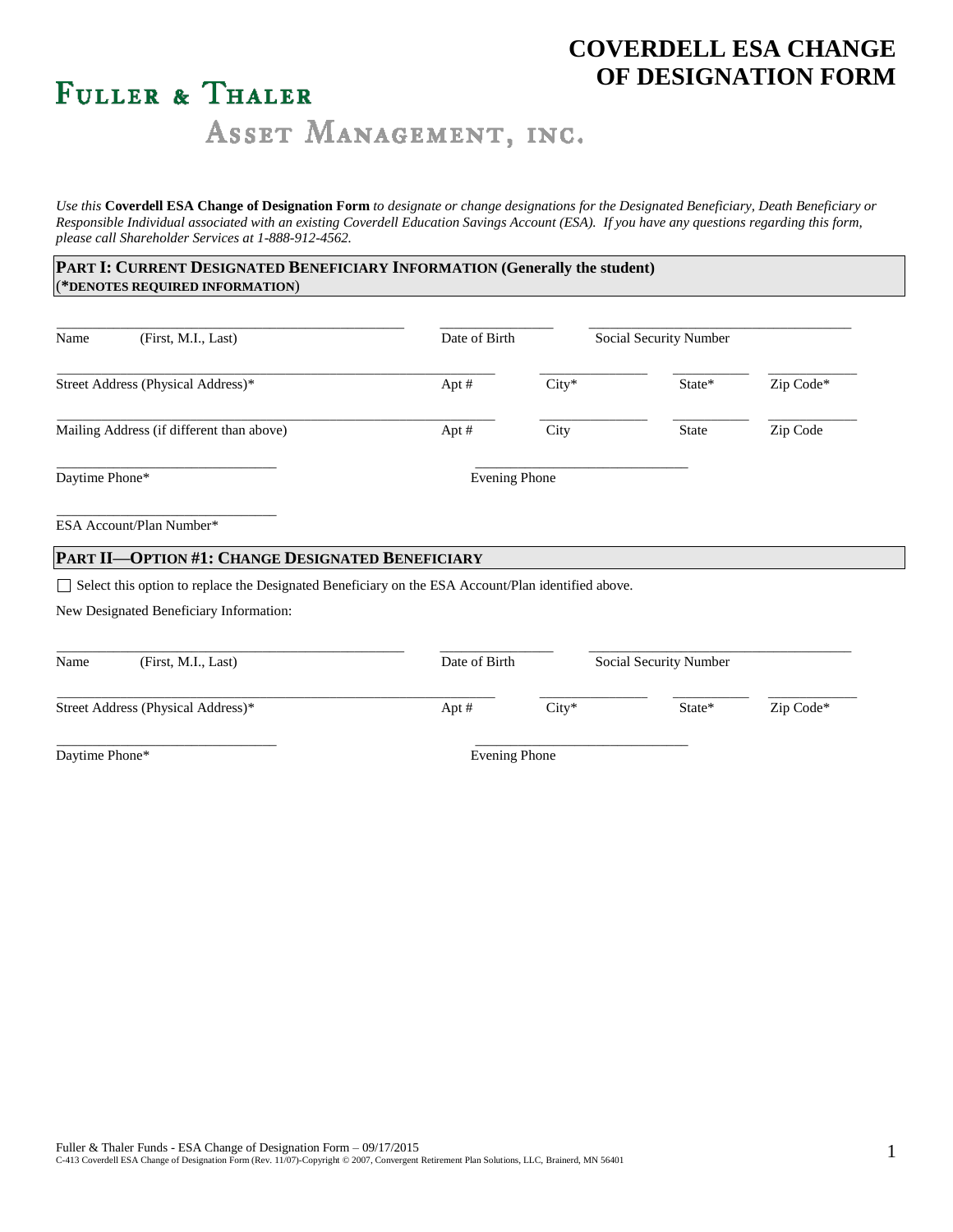# **PART II—OPTION #2: CHANGE RESPONSIBLE INDIVIDUAL**

*(Note: The completion of this section will require the Current Responsible Individual to obtain a New Technology Medallion Signature Guarantee Stamp.)*

Select this option to designate a new Responsible Individual on the ESA Account/Plan identified above.

#### **Current Responsible Individual**

| Name           | (First, M.I., Last)                                                                                            | Date of Birth        |         | Social Security Number |           |
|----------------|----------------------------------------------------------------------------------------------------------------|----------------------|---------|------------------------|-----------|
|                | <b>New Responsible Individual</b>                                                                              |                      |         |                        |           |
| Name           | (First, M.I., Last)                                                                                            | Date of Birth        |         | Social Security Number |           |
|                | Street Address (Physical Address)*                                                                             | Apt #                | $City*$ | State*                 | Zip Code* |
| Daytime Phone* |                                                                                                                | <b>Evening Phone</b> |         |                        |           |
|                | Relationship to the Designated Beneficiary: $\Box$ Mother $\Box$ Father $\Box$ Guardian $\Box$ Other (specify) |                      |         |                        |           |

#### **Successor Responsible Individual**

If the Responsible Individual named above dies or becomes legally incapacitated while the Designated Beneficiary is a minor under state law, the following individual will become the successor Responsible Individual. If no successor is designated, the Designated Beneficiary's parent or guardian will become the successor Responsible Individual.

| Name           | (First, M.I., Last)                                                                                            | Date of Birth |         | Social Security Number |           |
|----------------|----------------------------------------------------------------------------------------------------------------|---------------|---------|------------------------|-----------|
|                | Street Address (Physical Address)*                                                                             | Apt $#$       | $City*$ | State*                 | Zip Code* |
| Daytime Phone* |                                                                                                                | Evening Phone |         |                        |           |
|                | Relationship to the Designated Beneficiary: $\Box$ Mother $\Box$ Father $\Box$ Guardian $\Box$ Other (specify) |               |         |                        |           |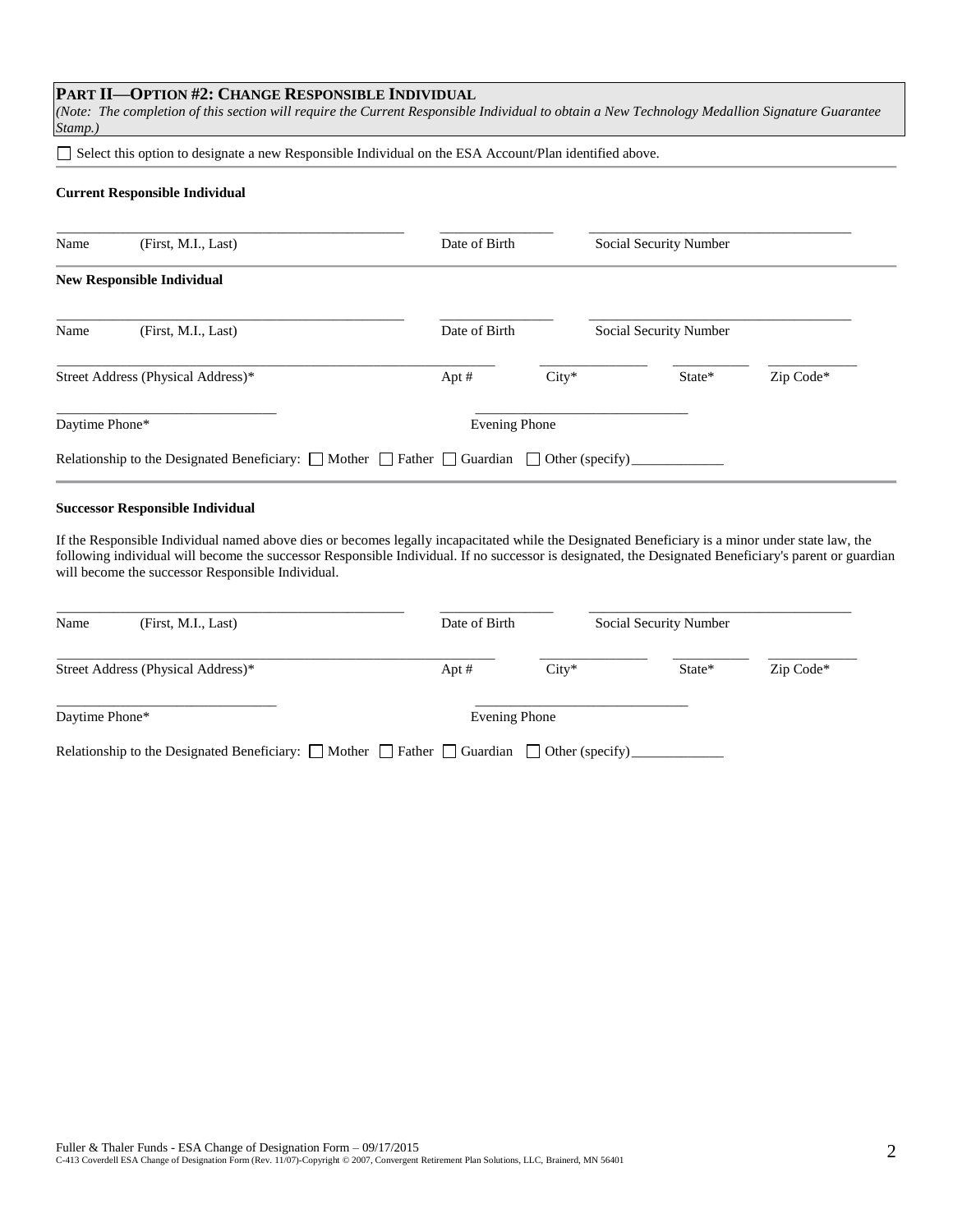### **PART II—OPTION #3: CHANGE DEATH BENEFICIARY**

 $\Box$  Select this option to designate new Death Beneficiary(ies) on the ESA Account/Plan identified above.

#### **\*NOTE: THIS DEATH BENEFICIARY DESIGNATION SUPERSEDES ALL PRIOR DEATH BENEFICIARY DESIGNATIONS FOR THE COVERDELL ESA IDENTIFIED ABOVE.**

The following Death Beneficiaries will be entitled to receive any benefits upon the Designated Beneficiary's death. If the primary or contingent status is not indicated, the individual or entity will be considered a primary beneficiary. Upon the Designated Beneficiary's death, the Coverdell ESA assets will be divided in equal shares (unless indicated otherwise) to the primary beneficiaries who survive the Designated Beneficiary. If no primary beneficiaries survive the Designated Beneficiary, the Coverdell ESA will be divided in equal shares (unless indicated otherwise) to the contingent beneficiaries who survive the Designated Beneficiary. This beneficiary designation may be changed or revoked by completing a new *Coverdell ESA Change of Designation Form* and providing it to the ESA Trustee/Custodian.

| <b>Type:</b> $\Box$ Primary                   | Contingent |                               | Relationship to IRA Owner: $\Box$ spouse $\Box$ non-spouse |                                        |
|-----------------------------------------------|------------|-------------------------------|------------------------------------------------------------|----------------------------------------|
|                                               |            |                               |                                                            |                                        |
|                                               |            |                               |                                                            |                                        |
| <b>Type:</b> $\Box$ Primary $\Box$ Contingent |            | Share Percentage: _________%  | Relationship to IRA Owner: $\Box$ spouse $\Box$ non-spouse |                                        |
|                                               |            |                               |                                                            |                                        |
|                                               |            |                               |                                                            |                                        |
| <b>Type:</b> Primary Contingent               |            | Share Percentage: __________% | Relationship to IRA Owner: $\Box$ spouse $\Box$ non-spouse |                                        |
|                                               | Name:      |                               |                                                            | Social Security Number: Date of Birth: |
|                                               |            |                               |                                                            |                                        |
| <b>Type:</b> $\Box$ Primary $\Box$ Contingent |            | Share Percentage: _________%  | Relationship to IRA Owner: $\Box$ spouse $\Box$ non-spouse |                                        |
|                                               |            |                               |                                                            |                                        |
|                                               |            |                               |                                                            |                                        |

Addendum attached for additional death beneficiaries. If you need additional space to name beneficiaries, attach a separate sheet that includes all of the information requested above. Sign and date the sheet.

To name a Trust as a death beneficiary, attach to this form either a copy of the Trust Agreement, or a certification, in writing, acceptable to the ESA Custodian/Trustee.

# **PART III: SPOUSAL CONSENT**

This section is only completed if the Designated Beneficiary is married and has legal residence in a community or marital property state and someone other than or in addition to the Designated Beneficiary's spouse is named as Death Beneficiary above. This section may have important tax consequences to the Designated Beneficiary and the Designated Beneficiary's spouse, so please consult with a competent advisor prior to completing. If the Designated Beneficiary is not currently married, but marries in the future, a new beneficiary designation that includes the spousal consent provisions must be completed.

## **CONSENT OF SPOUSE**

By signing below, I acknowledge that I am the spouse of the ESA Designated Beneficiary and agree with and consent to the designation of a primary Death Beneficiary other than, or in addition to, me. I have been advised to consult a competent advisor and I assume all responsibility regarding this consent. The Custodian has not provided me any legal or tax advice.

Signature of Spouse or Designated Beneficiary:

| X        | Date: |
|----------|-------|
| Witness: |       |
| X        | Date: |